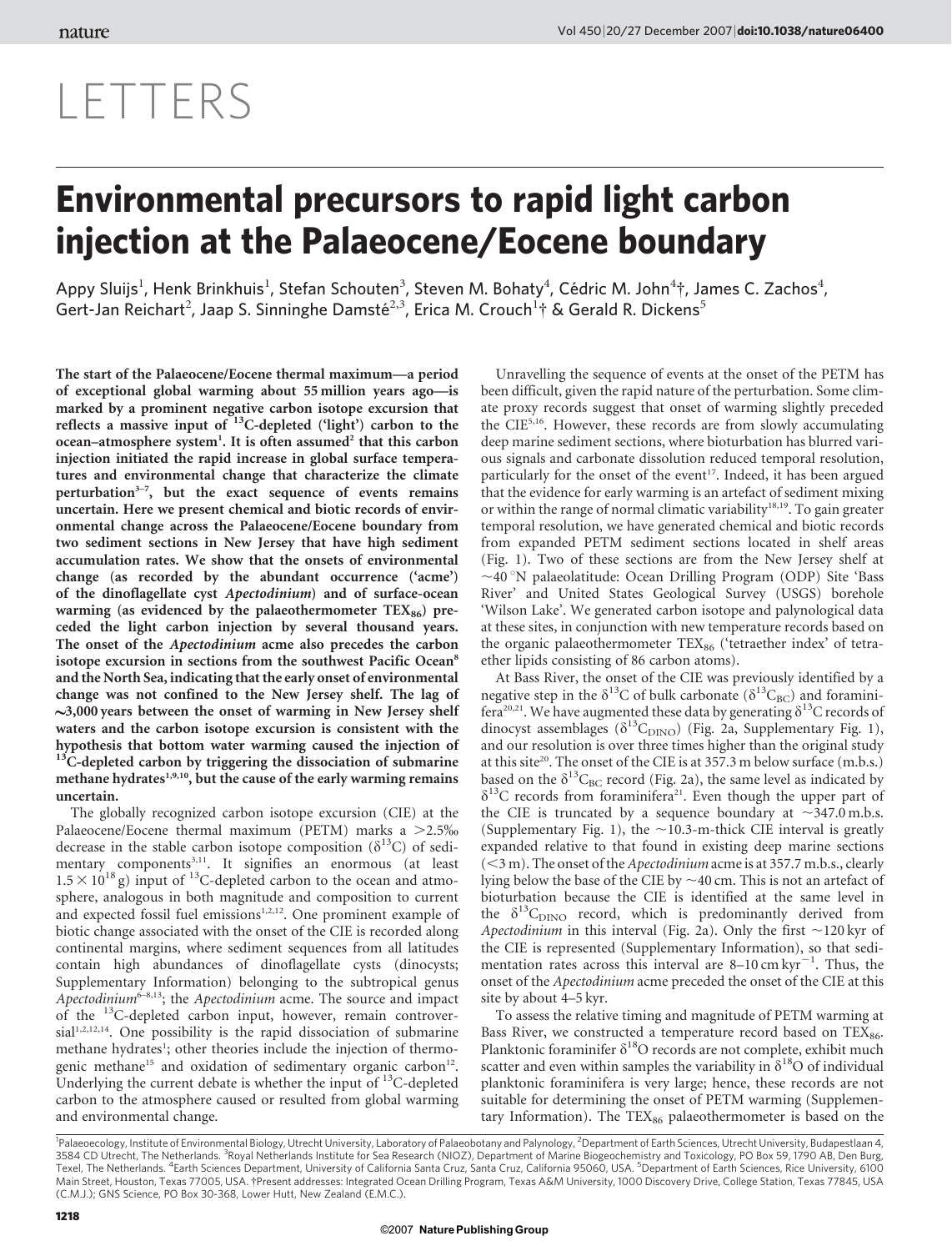

Figure 1 | Location of the studied sites. Left, drill locations of the Wilson Lake and Bass River cores. Right, locations of all studied sites within a

relative abundance of fossil crenarchaeotal membrane lipids in sediment. In modern marine surface sediments,  $\text{TEX}_{86}$  shows a significant linear correlation with mean annual sea surface temperature (SST), independent of nutrient availability or salinity<sup>22,23</sup>. The Bass River  $TEX_{86}$  values are up to 0.92, and thus exceed those measured in modern marine sediment  $(< 0.8$ ). Two temperature calibrations can be applied to these high TEX $_{86}$  values, which suggest surface water warming during the PETM from 28 to 34  $\degree$ C (ref. 24) or from 31 to 41 °C (ref. 22) (Supplementary Fig. 1). With either calibration, the TEX<sub>86</sub> record at Bass River shows gradual warming between  $\sim$ 357.55 and 357.0 m.b.s., including intermediate temperatures (Fig. 2a). The record clearly indicates that onset of anomalous warming lies at least  $\sim$ 25–30 cm below the CIE, and that approximately half of the total warming occurred before the onset of the CIE (Fig. 2a). Assuming the above sedimentation rates, the onset of the Apectodinium acme

palaeogeographic reconstruction of the Earth at PETM times (see Supplementary Information for the sources of the maps). NZ, New Zealand.

started  $\sim$  1–1.5 kyr before the onset of warming. In turn, the onset of warming at Bass River preceded the massive input of <sup>13</sup>C-depleted carbon by approximately 3–3.5 kyr.

To confirm the trends at Bass River, we generated a similar data set for the Wilson Lake site. At this site, the CIE is approximately 13.5 m thick, based on both the  $\delta^{13}C_{BC}$  and the  $\delta^{13}C_{DINO}$  record (Supplementary Fig. 2). In the  $\delta^{13}C_{BC}$  record, the base of the CIE is not as clearly marked as at Bass River, primarily due to the absence of carbonate between  $\sim$ 109.3 and  $\sim$ 109.8 m.b.s. (Fig. 2b). Our  $\delta^{13}C_{\text{DINO}}$  record shows background upper Palaeocene values, which are  $\sim$ 1% heavier than at Bass River, up to  $\sim$ 110.0 m.b.s. At this level the transition to true CIE values starts, coinciding with a negative step in the  $\delta^{13}C_{BC}$  record, together implying the base of the CIE to be at this level. Several relatively heavy  $\delta^{13}$ C<sub>DINO</sub> values occur between ~110.6 and ~110.8 m.b.s., which are not present in the  $\delta^{13}C_{BC}$ 



Figure 2 <sup>|</sup> High-resolution records across the onset of the PETM at the New **Jersey Shelf Sites. a, Bass River. Bulk carbonate**  $\delta^{13}$ **C data are from ref. 21. b**, Wilson Lake. Part of the TEX $_{86}$  data are from ref. 25 (see Supplementary Table 1 for details). Solid horizontal lines at  $\sim$ 357.3 m.b.s. and  $\sim$ 110.0 m.b.s. for Bass River and Wilson Lake, respectively, represent the

onset of the CIE; dashed lines represent the onsets of the Apectodinium acme and surface warming. BC, bulk carbonate; DINO, dinocysts; VPDB, Vienna Pee Dee Belemnite; m.b.s., metres below surface. Scale at TEX86 temperatures represents the calibration from ref. 24. See Supplementary Information for the full records.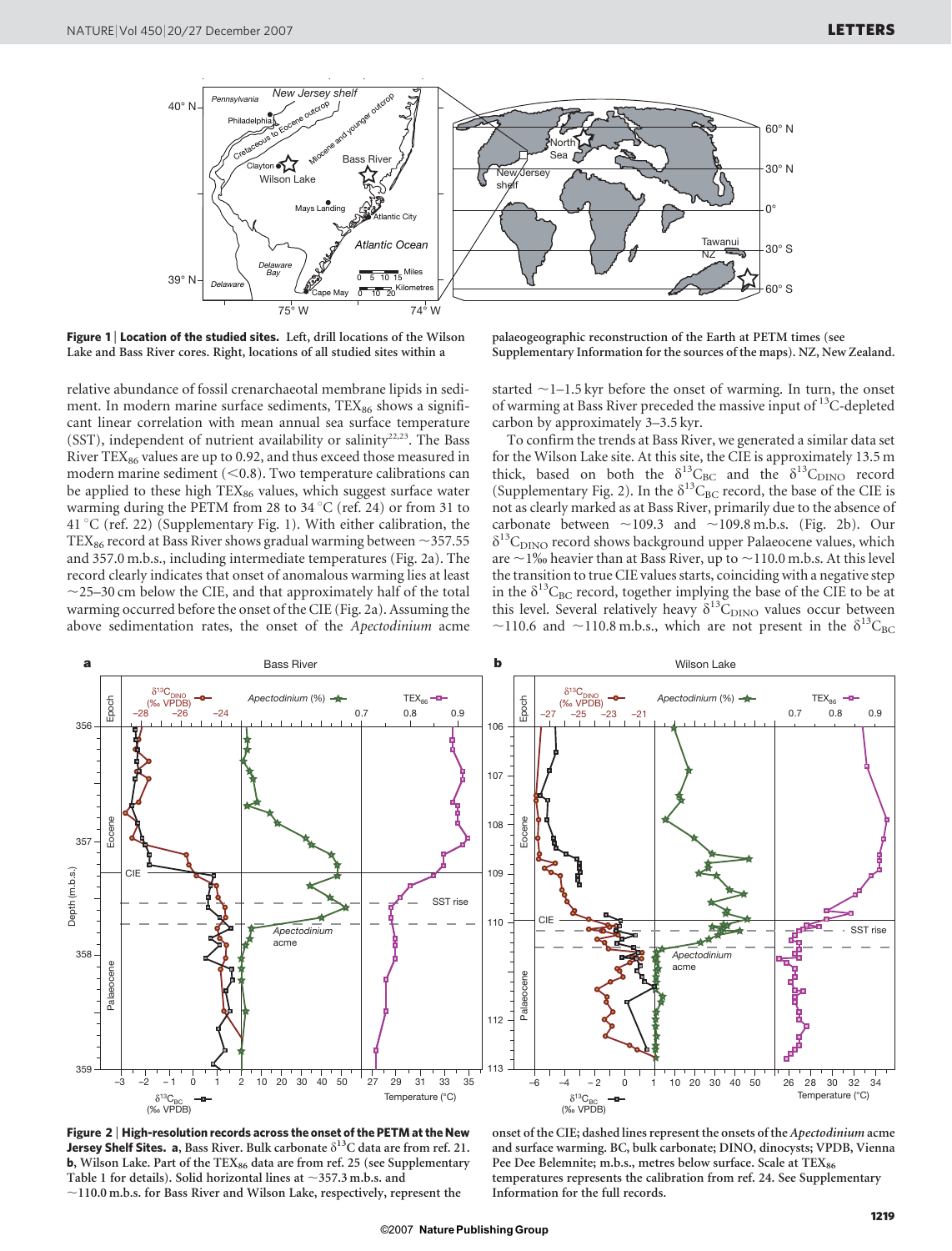record. Such values are also not recorded in equivalent strata at Bass River (Fig. 2a), indicating they do not represent a global exogenic  $\delta^{13}$ C change, and are likely to result from local factors influencing  $\delta^{13}C_{\text{DINO}}$  at Wilson Lake. The onset of the Apectodinium acme at  $\sim$ 110.4 m.b.s. clearly lies below the CIE by  $\sim$ 40 cm. Given the 13.5 m thickness of the  $\sim$ 170 kyr CIE, sedimentation rates average  $\sim$ 8 cm kyr<sup>-1</sup> at this site, so this offset represents about 4–5 kyr. Similar to Bass River, the TEX $_{86}$  record at Wilson Lake, updated from ref. 25, indicates intermediate values and several data points suggest that warming occurred before the CIE (from  $\sim$ 110.15 m.b.s.). The pre-CIE warming is less clear at Wilson Lake than at Bass River, but the offset of  $\sim$ 15 cm implies that warming initiated  $\sim$ 2 kyr before the CIE (Fig. 2b).

The somewhat different records at the two sites might represent local processes that affect deposition in neritic settings. For example, Wilson Lake was located closer to shore (Fig. 1) and the record is likely to be less complete than that from Bass River because of breaks in deposition<sup>20</sup>. Although uncertainties in the age models necessarily imply some uncertainties in the duration of the leads and lags, the two New Jersey records show that a pulse in Apectodinium and subsequent sea surface water warming preceded the input of the  $^{13}$ Cdepleted carbon that caused the CIE by several thousand years.

Very few other locations are available where the sequence of events at the onset of PETM can be studied. However, the onset of the Apectodinium acme also appears to have started  $\sim$ 4 kyr before the CIE in a newly studied sediment section from the central North Sea at  $\sim$ 55 °N palaeolatitude, and, although less clearly, in published data from a section from the southwest Pacific Ocean at  $\sim$  55 °S palaeolatitude (Supplementary Fig. 3; Supplementary Information). Hence, in mid-latitude regions, a marked increase in Apectodinium is the earliest sign of anomalous environmental change associated with the PETM. A baseline requirement for abundant Apectodinium appears to have been relatively high temperatures, judging from biogeographical patterns<sup>13</sup>. As *Apectodinium* was abundant in the Arctic Ocean when SSTs reached 23 °C (ref. 6), it should have flourished on the New Jersey shelf during the late Palaeocene if SST was the only environmental control on its abundance. Dinoflagellate assemblages are extremely sensitive to their surroundings, and significant changes in other environmental parameters, perhaps including surface water stratification, salinity and food supply, must have contributed to the Apectodinium acme at middle to high latitudes during the  $PETM<sup>8,13</sup>$ (Supplementary Information).

One possible constraint on their environmental preferences is derived from recent data from New Jersey (Supplementary Fig. 4) and the Arctic<sup>6</sup>. These indicate that Apectodinium locally became outnumbered by typical low-salinity-tolerant taxa, which suggests that very low salinities were not optimal for Apectodinium. Occasional pulses of Apectodinium in upper Palaeocene strata deposited in the Tethyan Ocean indicate that appropriate conditions occurred episodically and locally at low latitudes before the PETM (Supplementary Information). Such unusual conditions, however, only became globally and uniquely significant at the onset of the PETM. Although surface water parameters causing the Apectodinium acme remain unknown, the acme serves as a harbinger to the extensive global environmental change at the PETM.

Warming before the CIE is consistent with the hypothesis that thermal dissociation of submarine gas hydrates caused the CIE<sup>1</sup>. In the present oceans, large amounts of gas hydrate exist within sediments along continental slopes where microbes generate sufficient methane to saturate pore waters at relatively high pressures and low temperatures<sup>26</sup>. Although the distribution of gas hydrates was probably less extensive in the Palaeogene because of warmer deep waters, the mass of gas hydrates may have been similar to or greater than present-day amounts because of enhanced methane production<sup>27</sup>. Given mass estimates for modern gas hydrates<sup>28</sup>, a rapid 5 °C increase in deep ocean temperature, such as inferred for the PETM<sup>3,5,14</sup>, should have released nominally 2,000 Gt of methane, about that required to cause a  $-3\%$  excursion in global  $\delta^{13}C$  records<sup>1</sup>. Crucially, this mechanism necessitates a time lag between initial warming and carbon input because heat must propagate downward from the sea floor to drive an endothermic reaction in underlying sediment. The duration of this time lag should be several thousands of years<sup>9,10</sup>, which agrees with observations in our records.

Our records clearly show that initiation of the Apectodinium acme and substantial, rapid warming along the ancient shelf of New Jersey preceded the massive input of 13C-depleted carbon that caused the CIE. This observation provides a fundamental constraint on mechanisms for global change during the PETM. Potentially, the pre-CIE warming in New Jersey shelf waters was caused by substantial changes in ocean–atmosphere circulation—perhaps associated with an orbitally modulated<sup>29</sup> surpassing of a threshold—which was the initially proposed mechanism for methane hydrate dissociation at the PETM<sup>1</sup>. Alternatively, the warming was driven by an increase in greenhouse gas concentrations that did not significantly affect the  $\delta^{13}$ C of the exogenic carbon pool and, hence, our  $\delta^{13}$ C records. An enormous input of mantle-derived carbon is possible because evidence exists for massive volcanism close to the PETM<sup>30</sup>, and because such an injection (with a  $\delta^{13}$ C of –5% to –7%) would have minimally affected the  $\delta^{13}$ C of the ocean–atmosphere reservoir. However, it remains uncertain whether volcanism could have produced  $CO<sub>2</sub>$  at a rate required for rapid global environmental change. Higher net fluxes of  $CO<sub>2</sub>$  from the ocean into the atmosphere could also have caused higher atmospheric concentrations without significantly changing global exogenic  $\delta^{13}$ C. Pre-CIE warming also could have been caused by an increase in non-carbon greenhouse gases. If the pre-CIE warming was carbon-forced, it directly implies that the warming and ocean acidification during the PETM were caused by at least two sources of carbon with different isotopic compositions, compromising the use of simple mass balance calculations<sup>2,12</sup> to elucidate the origin and volume of the injected carbon and the estimation of climate sensitivity to carbon input. It is important to note that although the Apectodinium acme started before the CIE, the dinoflagellate assemblages did not change significantly across the onset of the CIE. This suggests that environmental change was well under way before the injection of  $^{13}$ C-depleted carbon, at least in New Jersey and the North Sea.

### METHODS SUMMARY

Freeze-dried samples were processed for fully quantitative analyses (including addition of the exote Lycopodium) using 30% HCl and 38% HF. Processing of the North Sea samples (Supplementary Information) included oxidation in Schultz's reagent at 80 °C. Residues were placed in an ultrasonic bath for a maximum of 5 min and sieved over a 15-um mesh. Slides were analysed at  $500\times$  magnification to a minimum of 200 dinocysts. Absolute quantitative numbers were calculated using the relative number of Lycopodium.

Extraction of crenarchaeotal tetraether lipids was performed on freeze-dried samples using accelerated solvent extraction with a dichloromethane/methanol (2:1) mixture, after which polar and apolar fractions were separated. Polar fractions were filtered and analysed using high performance liquid chromatography/ atmospheric pressure chemical ionization-mass spectrometry. Single ion monitoring was used to quantify the abundance of the crenarchaeotal lipids.  $TEX_{86}$ values were determined at least in duplicate and converted to temperature using the equations from refs 22 and 24 (see text). Abundances of branched tetraether lipids from terrestrial origin appeared very low. The crenarchaeotal lipids are not present in the sediments from the North Sea site due to the relatively high maturity of the organic matter.

For the  $\delta^{13}C_{\rm DINO}$  records, dinocysts were isolated using a 40 µm and a 125 µm nylon mesh sieve and oven-dried. All  $\delta^{13}C_{\text{TOC}}$  (North Sea site; Supplementary Information) and  $\delta^{13}C_{\text{DINO}}$  analyses were done with a Fison NA 1500 CNS analyser, connected to a Finnigan Delta Plus mass spectrometer. Analytical precision determined by replicate analyses was better than 0.1%. For the  $\delta^{13}C_{BC}$  values, freeze-dried samples were measured using an Autocarb or Optima coupled to a PRISM Mass Spectrometer at UCSC. Precision, based on replicate analyses of in-house standard Carrara Marble, is better than  $\pm 0.05\%$ . All isotope values are reported relative to the Vienna Pee Dee Belemnite (VPDB) standard.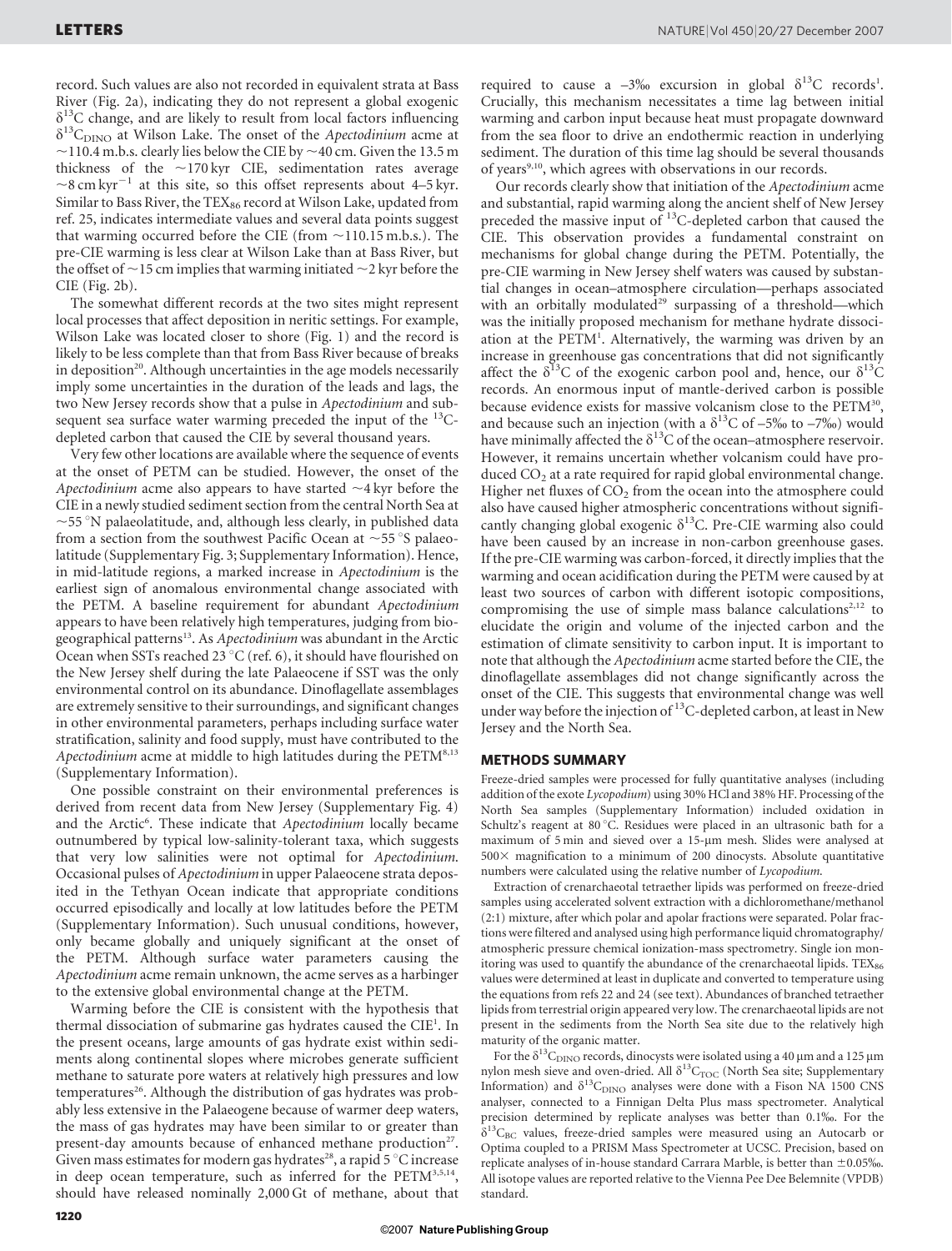Full Methods and any associated references are available in the online version of the paper at<www.nature.com/nature>.

#### Received 11 June; accepted 18 October 2007.

- 1. Dickens, G. R., O'Neil, J. R., Rea, D. K. & Owen, R. M. Dissociation of oceanic methane hydrate as a cause of the carbon isotope excursion at the end of the Paleocene. Paleoceanography 10, 965–971 (1995).
- 2. Pagani, M., Caldeira, K., Archer, D. & Zachos, J. C. An ancient carbon mystery. Science 314, 1556–1557 (2006).
- 3. Kennett, J. P. & Stott, L. D. Abrupt deep-sea warming, palaeoceanographic changes and benthic extinctions at the end of the Palaeocene. Nature 353, 225–229 (1991).
- 4. Zachos, J. C. et al. A transient rise in tropical sea surface temperature during the Paleocene-Eocene thermal maximum. Science 302, 1551–1554 (2003).
- 5. Tripati, A. & Elderfield, H. Deep-sea temperature and circulation changes at the Paleocene-Eocene thermal maximum. Science 308, 1894–1898 (2005).
- 6. Sluijs, A. et al. Subtropical Arctic Ocean temperatures during the Palaeocene/ Eocene thermal maximum. Nature 441, 610–613 (2006).
- 7. Sluijs, A., Bowen, G. J., Brinkhuis, H., Lourens, L. J. & Thomas, E. in Deep Time Perspectives on Climate Change: Marrying the Signal from Computer Models and Biological Proxies (eds Williams, M., Haywood, A. M., Gregory, F. J. & Schmidt, D. N.) 323–349 (The Micropalaeontological Society Special Publication, The Geological Society, London, 2007).
- 8. Crouch, E. M. et al. Global dinoflagellate event associated with the late Paleocene thermal maximum. Geology 29, 315–318 (2001).
- 9. MacDonald, G. J. Role of methane clathrates in past and future climates. Clim. Change 16, 247–281 (1990).
- 10. Xu, W., Lowell, R. P. & Peltzer, E. T. Effect of seafloor temperature and pressure variations on methane flux from a gas hydrate layer: Comparison between current and late Paleocene climate conditions. J. Geophys. Res. 106, 26413–26423 (2001).
- 11. Koch, P. L., Zachos, J. C. & Gingerich, P. D. Correlation between isotope records in marine and continental carbon reservoirs near the Palaeocene/Eocene boundary. Nature 358, 319–322 (1992).
- Higgins, J. A. & Schrag, D. P. Beyond methane: Towards a theory for the Paleocene-Eocene thermal maximum. Earth Planet. Sci. Lett. 245, 523–537  $(2006)$
- 13. Bujak, J. P. & Brinkhuis, H. in Late Paleocene-Early Eocene Climatic and Biotic Events in the Marine and Terrestrial Records (eds Aubry, M.-P., Lucas, S. G. & Berggren, W. A.) 277–295 (Columbia Univ. Press, New York, 1998).
- 14. Thomas, E. & Shackleton, N. J. in Correlation of the Early Paleogene in Northwestern Europe (eds Knox, R. W. O. B., Corfield, R. M. & Dunay, R. E.) 401–441 (Geological Society of London Special Publication 101, Geological Society of London, London, 1996).
- 15. Svensen, H. et al. Release of methane from a volcanic basin as a mechanism for initial Eocene global warming. Nature 429, 542–545 (2004).
- 16. Thomas, D. J., Zachos, J. C., Bralower, T. J., Thomas, E. & Bohaty, S. Warming the fuel for the fire: Evidence for the thermal dissociation of methane hydrate during the Paleocene-Eocene thermal maximum. Geology 30, 1067–1070 (2002).
- 17. Zachos, J. C. et al. Rapid acidification of the ocean during the Paleocene-Eocene thermal maximum. Science 308, 1611–1615 (2005).
- 18. Cramer, B. S. & Kent, D. V. Bolide summer: The Paleocene/Eocene thermal maximum as a response to an extraterrestrial trigger. Palaeogeogr. Palaeoclimatol. Palaeoecol. 224, 144–166 (2005).
- 19. Stoll, H. M. Limited range of interspecific vital effects in coccolith stable isotopic records during the Paleocene-Eocene thermal maximum. Paleoceanography 20, doi:10.1029/2004PA001046 (2005).
- 20. Cramer, B. S. et al. An exceptional chronologic, isotopic, and clay mineralogic record of the latest Paleocene thermal maximum, Bass River, NJ, ODP 174AX. Bull. Soc. Geol. Fr. 170, 883–897 (1999).
- 21. Zachos, J. C. et al. The Palaeocene-Eocene carbon isotope excursion: Constraints from individual shell planktonic foraminifer records. Phil. Trans. R. Soc. A 365, 1829–1842 (2007).
- 22. Schouten, S., Hopmans, E. C., Schefuß, E. & Sinninghe Damsté, J. S. Distributional variations in marine crenarchaeotal membrane lipids: A new tool for reconstructing ancient sea water temperatures? Earth Planet. Sci. Lett. 204, 265–274 (2002).
- 23. Wuchter, C., Schouten, S., Coolen, M. J. L. & Sinninghe Damsté, J. S. Temperaturedependent variation in the distribution of tetraether membrane lipids of marine Crenarchaeota: Implications for TEX<sub>86</sub> paleothermometry. Paleoceanography 19, doi:10.1029/2004PA001041 (2004).
- 24. Schouten, S. et al. Extremely high sea-surface temperatures at low latitudes during the middle Cretaceous as revealed by archaeal membrane lipids. Geology 31, 1069–1072 (2003).
- 25. Zachos, J. C. et al. Extreme warming of mid-latitude coastal ocean during the Paleocene-Eocene thermal maximum: Inferences from  $TEX_{86}$  and isotope data. Geology 34, 737–740 (2006).
- 26. Kvenvolden, K. A. Methane hydrate a major reservoir of carbon in the shallow geosphere? Chem. Geol. 71, 41–51 (1988).
- 27. Dickens, G. R. Rethinking the global carbon cycle with a large, dynamic and microbially mediated gas hydrate capacitor. Earth Planet. Sci. Lett. 213, 169–183 (2003).
- 28. Milkov, A. V. Global estimates of hydrate-bound gas in marine sediments: How much is really out there? Earth Sci. Rev. 66, 183–197 (2004).
- 29. Lourens, L. J. et al. Astronomical pacing of late Palaeocene to early Eocene global warming events. Nature 435, 1083–1087 (2005).
- 30. Storey, M., Duncan, R. A. & Swisher, C. C. III. Paleocene-Eocene thermal maximum and the opening of the northeast Atlantic. Science 316, 587–589 (2007).

Supplementary Information is linked to the online version of the paper at <www.nature.com/nature>.

Acknowledgements This research used samples and/or data provided by the Integrated Ocean Drilling Program. A.S. thanks the Utrecht Biogeology Center, the LPP Foundation and The Netherlands Organisation for Scientific Research (NWO, VENI-grant) and J.C.Z. thanks the National Science Foundation for funding. E. Hopmans and A. Mets (NIOZ) are thanked for analytical assistance with  $TEX_{86}$ measurements. A. van Dijk, E. van Bentum, C. Blaga, R. Deltrap, D. Menzel, G. Nobbe, J. van Tongeren, N. Welters (all Utrecht University) and D. Andreason and T. Quattlebaum (UC Santa Cruz) are thanked for advice and support regarding analyses. We thank J. Browning, K. Miller, J. Firth and G. Esmay for help regarding the logistics around sampling the Bass River section and E. Thomas for sampling the Wilson Lake section. ConocoPhillips, P. van Veen in particular, is thanked for enabling us to use their North Sea cores. I. Harding, M. Huber, L. Lourens and M. Pagani are thanked for discussions.

Author Contributions A.S., H.B. and J.C.Z. designed the research, A.S. and H.B. carried out the palynology, A.S., G.-J.R. and H.B. the  $\delta^{13}C_{DINO}$  and  $\delta^{13}C_{TOC}$  analyses, A.S., S.S., G.J.R. and J.S.S.D. the TEX<sub>86</sub> analyses. S.M.B., C.M.J. and J.C.Z. generated the isotope data on carbonate. All authors contributed to interpreting the data and writing the paper.

Author Information Reprints and permissions information is available at <www.nature.com/reprints>. Correspondence and requests for materials should be addressed to A.S. [\(A.Sluijs@uu.nl\)](mailto:A.Sluijs@uu.nl).